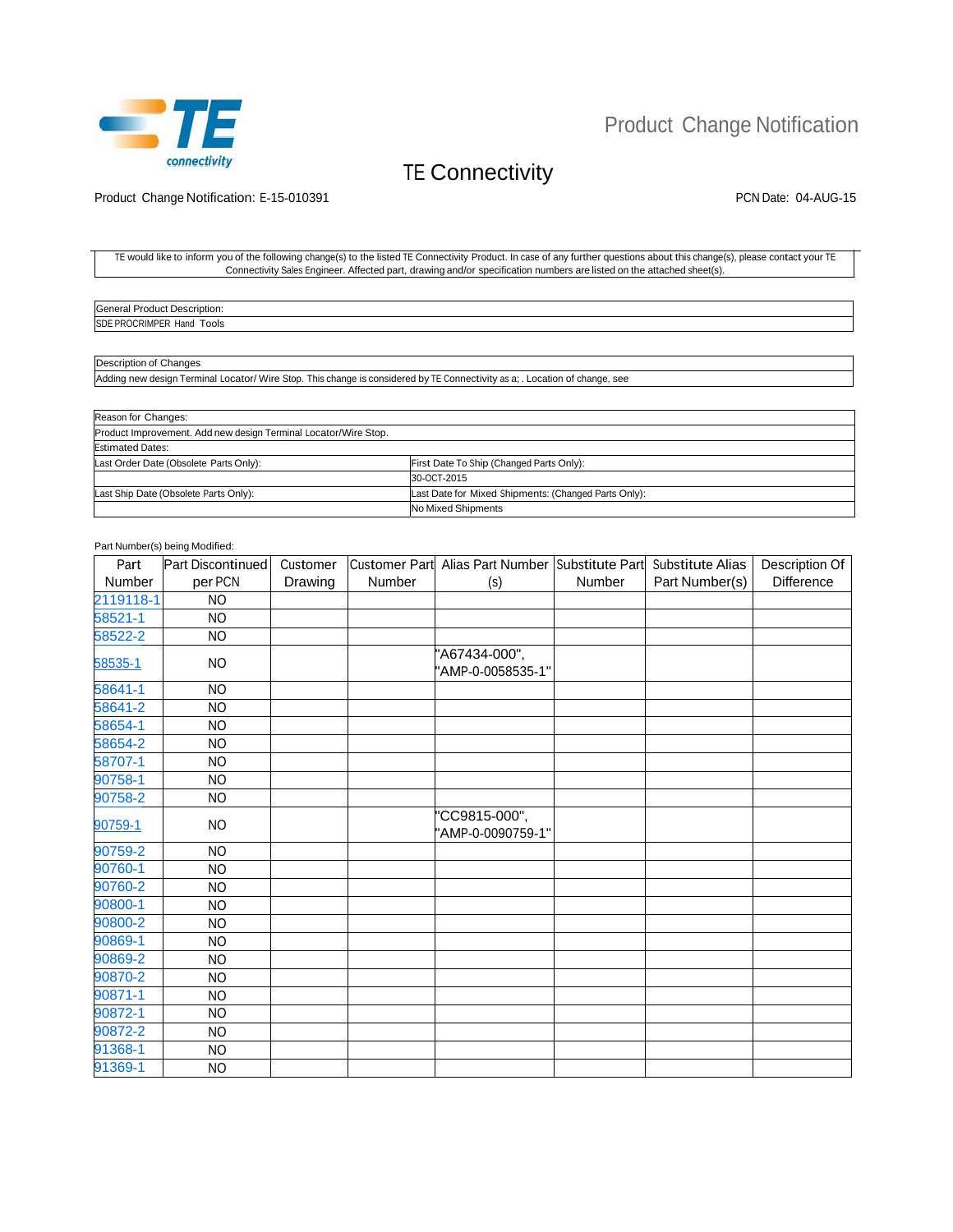| Part      | <b>Part Discontinued</b> | Customer |        | Customer Part Alias Part Number Substitute Part |        | Substitute Alias | Description Of    |
|-----------|--------------------------|----------|--------|-------------------------------------------------|--------|------------------|-------------------|
| Number    | per PCN                  | Drawing  | Number | (s)                                             | Number | Part Number(s)   | <b>Difference</b> |
| 2119118-1 | <b>NO</b>                |          |        |                                                 |        |                  |                   |
| 58521-1   | <b>NO</b>                |          |        |                                                 |        |                  |                   |
| 58522-2   | <b>NO</b>                |          |        |                                                 |        |                  |                   |
| 58535-1   | <b>NO</b>                |          |        | "A67434-000",<br>'AMP-0-0058535-1"              |        |                  |                   |
| 58641-1   | <b>NO</b>                |          |        |                                                 |        |                  |                   |
| 58641-2   | <b>NO</b>                |          |        |                                                 |        |                  |                   |
| 58654-1   | <b>NO</b>                |          |        |                                                 |        |                  |                   |
| 58654-2   | <b>NO</b>                |          |        |                                                 |        |                  |                   |
| 58707-1   | <b>NO</b>                |          |        |                                                 |        |                  |                   |
| 90758-1   | <b>NO</b>                |          |        |                                                 |        |                  |                   |
| 90758-2   | <b>NO</b>                |          |        |                                                 |        |                  |                   |
| 90759-1   | <b>NO</b>                |          |        | "CC9815-000",<br>'AMP-0-0090759-1"              |        |                  |                   |
| 90759-2   | <b>NO</b>                |          |        |                                                 |        |                  |                   |
| 90760-1   | <b>NO</b>                |          |        |                                                 |        |                  |                   |
| 90760-2   | <b>NO</b>                |          |        |                                                 |        |                  |                   |
| 90800-1   | <b>NO</b>                |          |        |                                                 |        |                  |                   |
| 90800-2   | <b>NO</b>                |          |        |                                                 |        |                  |                   |
| 90869-1   | <b>NO</b>                |          |        |                                                 |        |                  |                   |
| 90869-2   | <b>NO</b>                |          |        |                                                 |        |                  |                   |
| 90870-2   | <b>NO</b>                |          |        |                                                 |        |                  |                   |
| 90871-1   | <b>NO</b>                |          |        |                                                 |        |                  |                   |
| 90872-1   | <b>NO</b>                |          |        |                                                 |        |                  |                   |
| 90872-2   | <b>NO</b>                |          |        |                                                 |        |                  |                   |
| 91368-1   | <b>NO</b>                |          |        |                                                 |        |                  |                   |
| 91369-1   | <b>NO</b>                |          |        |                                                 |        |                  |                   |

Part Number(s) being Modified:

| Part          | <b>Part Discontinued</b> |         |        | Customer Customer Part Alias Part Number | Substitute Part | Substitute Alias | Description Of    |
|---------------|--------------------------|---------|--------|------------------------------------------|-----------------|------------------|-------------------|
| <b>Number</b> | per PCN                  | Drawing | Number | (s)                                      | <b>Number</b>   | Part Number(s)   | <b>Difference</b> |
| 2119118-1     | NO.                      |         |        |                                          |                 |                  |                   |
| 58521-1       | NO.                      |         |        |                                          |                 |                  |                   |
| 58522-2       | NO.                      |         |        |                                          |                 |                  |                   |
| 58535-1       | NO.                      |         |        | "A67434-000",<br>"AMP-0-0058535-1"       |                 |                  |                   |
| 58641-1       | NO.                      |         |        |                                          |                 |                  |                   |
| 58641-2       | NO.                      |         |        |                                          |                 |                  |                   |
| 58654-1       | NO.                      |         |        |                                          |                 |                  |                   |
| 58654-2       | NO.                      |         |        |                                          |                 |                  |                   |
| 58707-1       | NO.                      |         |        |                                          |                 |                  |                   |
| 90758-1       | NO.                      |         |        |                                          |                 |                  |                   |
| 90758-2       | NO.                      |         |        |                                          |                 |                  |                   |
| 90759-1       | NO.                      |         |        | "CC9815-000",<br>"AMP-0-0090759-1"       |                 |                  |                   |
| 90759-2       | NO.                      |         |        |                                          |                 |                  |                   |
| 90760-1       | NO.                      |         |        |                                          |                 |                  |                   |
| 90760-2       | NO.                      |         |        |                                          |                 |                  |                   |
|               |                          |         |        |                                          |                 |                  |                   |

Part Number(s) being Modified: